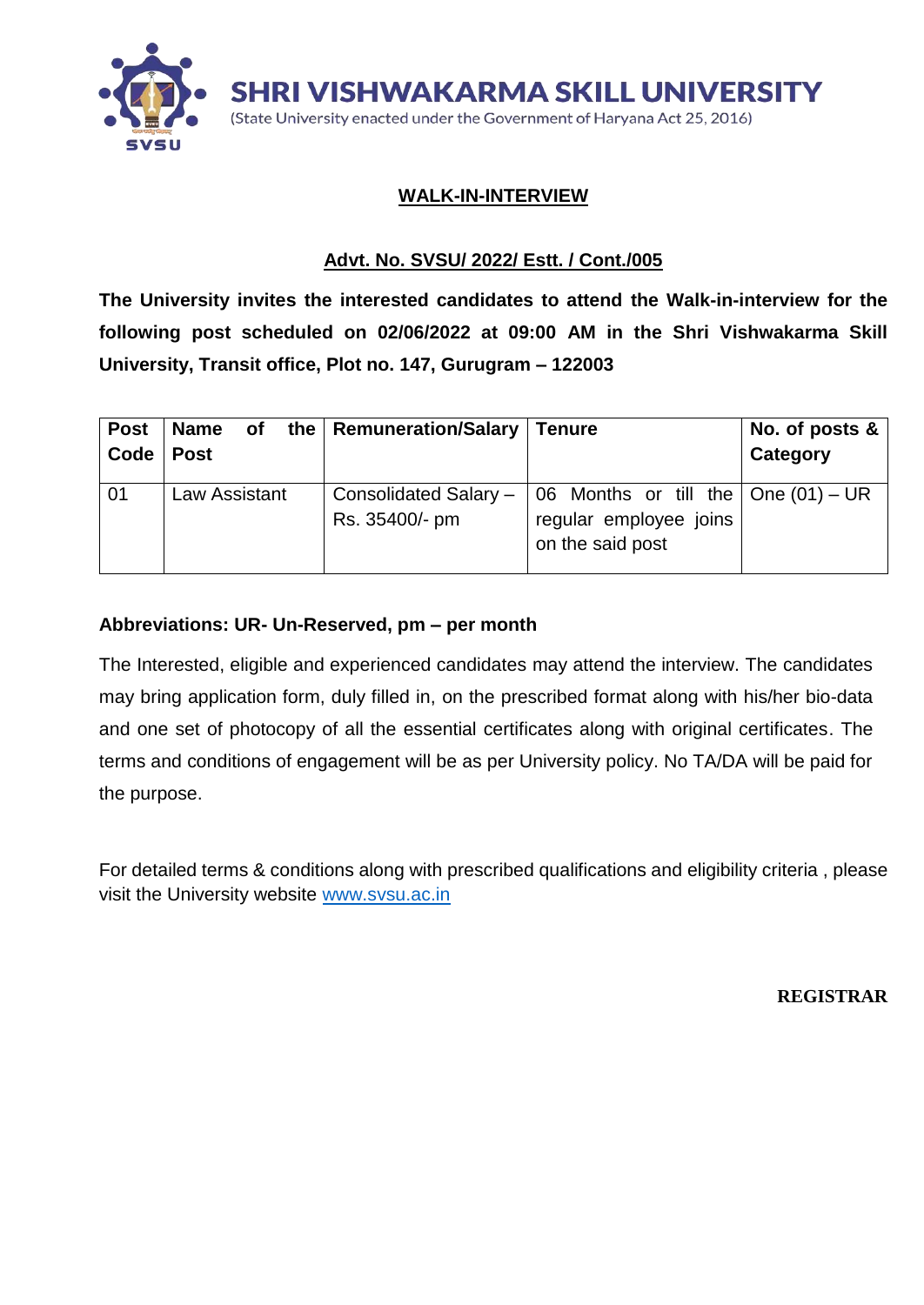

# **Eligibility and Qualification/ Experience for Posts**

| S. No | Name of Post(s)<br>/ mode of<br>recruitment | No. of<br>Post(s) | <b>Consolidated</b><br><b>Salary</b> | <b>Qualification/Experience</b>                                                                                                                                                              |
|-------|---------------------------------------------|-------------------|--------------------------------------|----------------------------------------------------------------------------------------------------------------------------------------------------------------------------------------------|
|       | Law Assistant<br>(Contract)                 | 01                | $35,400/-$                           | Graduation in law (Professional Degree)<br>with at least 50% marks from a recognized<br>University with 3 years' experience of<br>practicing in court of law preferably in<br>service matter |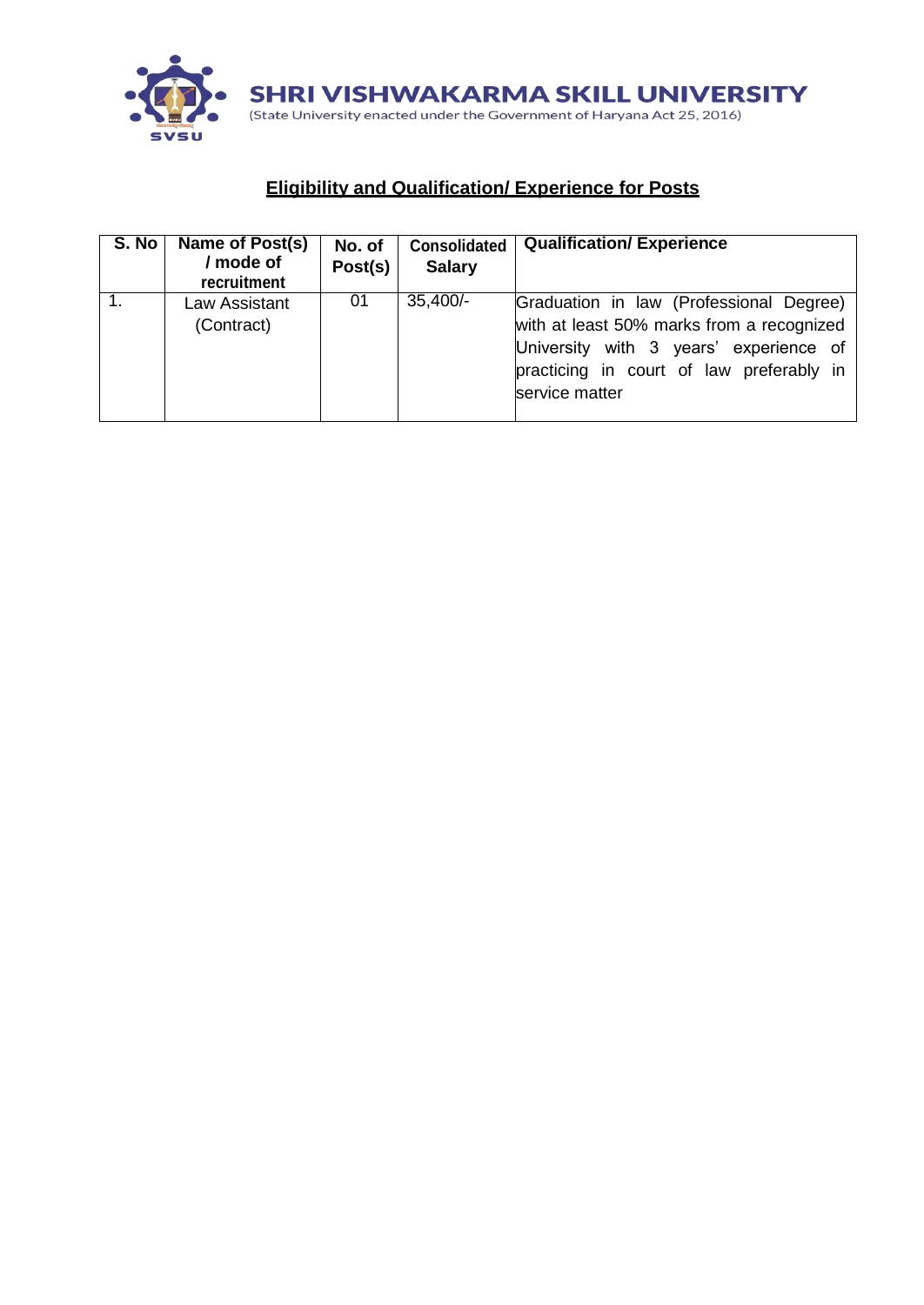

|     |                                  |                            |                                                                                                                                                                                                                                                                                                                                     | <b>Affix Recent</b>       |
|-----|----------------------------------|----------------------------|-------------------------------------------------------------------------------------------------------------------------------------------------------------------------------------------------------------------------------------------------------------------------------------------------------------------------------------|---------------------------|
| 1.  | Advertisement No.                |                            |                                                                                                                                                                                                                                                                                                                                     | Passport                  |
| 2.  | Post applied for                 | $\sim$                     |                                                                                                                                                                                                                                                                                                                                     | <b>Size</b><br>Photograph |
| 3.  | <b>Full Name</b>                 | t,                         |                                                                                                                                                                                                                                                                                                                                     | <b>Duly Singed</b>        |
|     | (in Blocks)                      |                            |                                                                                                                                                                                                                                                                                                                                     |                           |
| 4.  | Date of Birth                    | ÷                          | (DD/MM/YYYY)<br>$\frac{1}{2}$ $\frac{1}{2}$ $\frac{1}{2}$ $\frac{1}{2}$ $\frac{1}{2}$ $\frac{1}{2}$ $\frac{1}{2}$ $\frac{1}{2}$ $\frac{1}{2}$ $\frac{1}{2}$ $\frac{1}{2}$ $\frac{1}{2}$ $\frac{1}{2}$ $\frac{1}{2}$ $\frac{1}{2}$ $\frac{1}{2}$ $\frac{1}{2}$ $\frac{1}{2}$ $\frac{1}{2}$ $\frac{1}{2}$ $\frac{1}{2}$ $\frac{1}{2}$ |                           |
| 5.  | Age as on                        |                            |                                                                                                                                                                                                                                                                                                                                     |                           |
| 6.  | Gender                           | ÷                          |                                                                                                                                                                                                                                                                                                                                     |                           |
| 7.  | Nationality                      | ÷                          |                                                                                                                                                                                                                                                                                                                                     |                           |
| 8.  | Aadhaar No.                      |                            |                                                                                                                                                                                                                                                                                                                                     |                           |
| 9.  | Father's Name/<br>Husband's Name | t                          |                                                                                                                                                                                                                                                                                                                                     |                           |
| 10. | Mother's Name                    |                            |                                                                                                                                                                                                                                                                                                                                     |                           |
| 11. | Address for                      |                            |                                                                                                                                                                                                                                                                                                                                     |                           |
|     | Correspondence                   |                            |                                                                                                                                                                                                                                                                                                                                     |                           |
| 12. | <b>Permanent Address</b>         | ÷                          |                                                                                                                                                                                                                                                                                                                                     |                           |
| 13. | Telephone No.                    | $\mathcal{L}^{\text{max}}$ | Mobile _________________________                                                                                                                                                                                                                                                                                                    |                           |
|     |                                  |                            | Landline (with STD Code) _________                                                                                                                                                                                                                                                                                                  |                           |
|     |                                  |                            | E-Mail                                                                                                                                                                                                                                                                                                                              |                           |

#### **(Application for Recruitment on Contract Basis)**

14. Category : Character Contract Contract Contract Contract Contract Contract Contract Contract Contract Contract Contract Contract Contract Contract Contract Contract Contract Contract Contract Contract Contract Contract

15. State to which you : belong 16. Details of Educational Qualification (From matriculation/ SSC onwards)

Examinatio n Passed Universities/ Board/ Institution/ Council of **Examination** Month/ Year of Passin g **Marks** Obtained/ Total Marks %age of Mark s **Subjects**